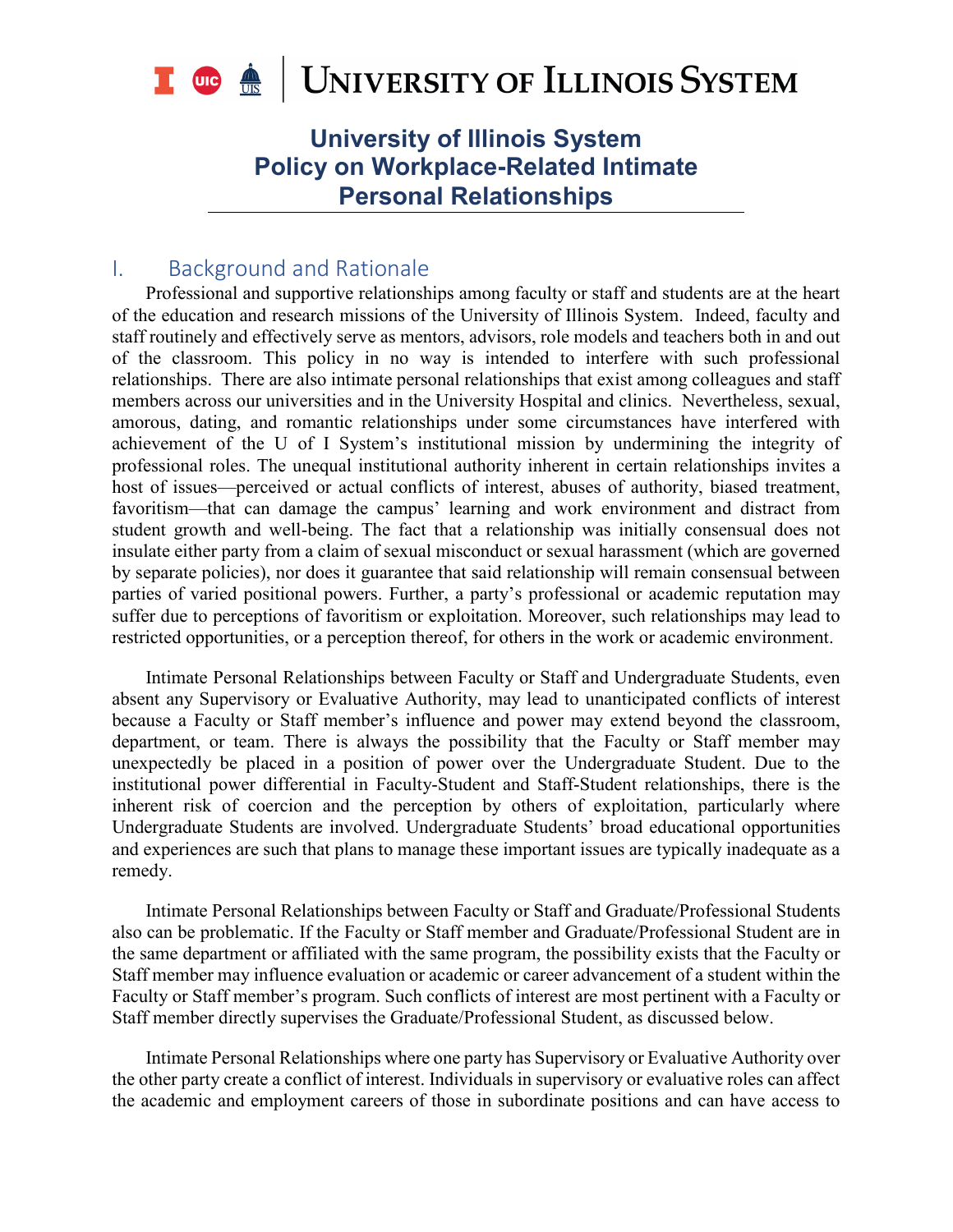## UNIVERSITY OF ILLINOIS SYSTEM T uie <u>de</u>

## *U of I System Policy on Workplace-Related Intimate Personal Relationships*

sensitive information. Those who engage in Intimate Personal Relationships with a party in a subordinate role may be perceived as showing favoritism, misusing their authority, or even perpetrating sexual harassment.

This policy is intended to address these conflicts and to reduce the risk of any actual or apparent conflict of interest resulting from particular types of Intimate Personal Relationships. This policy does not limit any individual's ability to report a possible violation of the sexual misconduct policy with the appropriate University or U of I System-level offices or with law enforcement.

### II. Scope

The University of Illinois System Policy on Intimate Personal Relationships in the Workplace ("Policy") applies to all Students and employees of the University of Illinois System, including the universities at Urbana-Champaign, Chicago, and Springfield; the U of I System Offices; and the University Hospital and clinics (collectively, "U of I System", individually "University" or "Hospital").

### III. Definitions

For purposes of this policy only, the following terms have the following meanings:

*Faculty* means an individual with duties that include any of the following: teaching, advising, mentoring, evaluating, grading, course management, or supervising duties performed as part of an academic program or course of study. Examples of such duties include, but are not limited to: group or individualized instruction; academic, programmatic, career, or student group advising; grade assignment; research supervision or evaluation; teaching or grading supervision or evaluation; management of course logistics; degree progress tracking or assessment; dissertation advising or committee membership; nomination or selection of student recipients for awards, fellowships, or admission to academic programs, or provision of references. The category of Faculty does not include teaching assistants, as defined below.

*Intimate Personal Relationship* means any relationship of a sexual, amorous, dating, or romantic nature. This definition will be applied based upon the nature, not the duration, of the relationship. Any contact of a sexual, amorous, dating, or romantic nature would be considered an "Intimate Personal Relationship" under this policy even if it does not recur.

*Staff* means non-Faculty employees with duties including but not limited to accessing confidential information, providing security, providing extracurricular activities, administering support services, maintaining facilities, administering student services, supervising employees, administering financial processes, and administering research.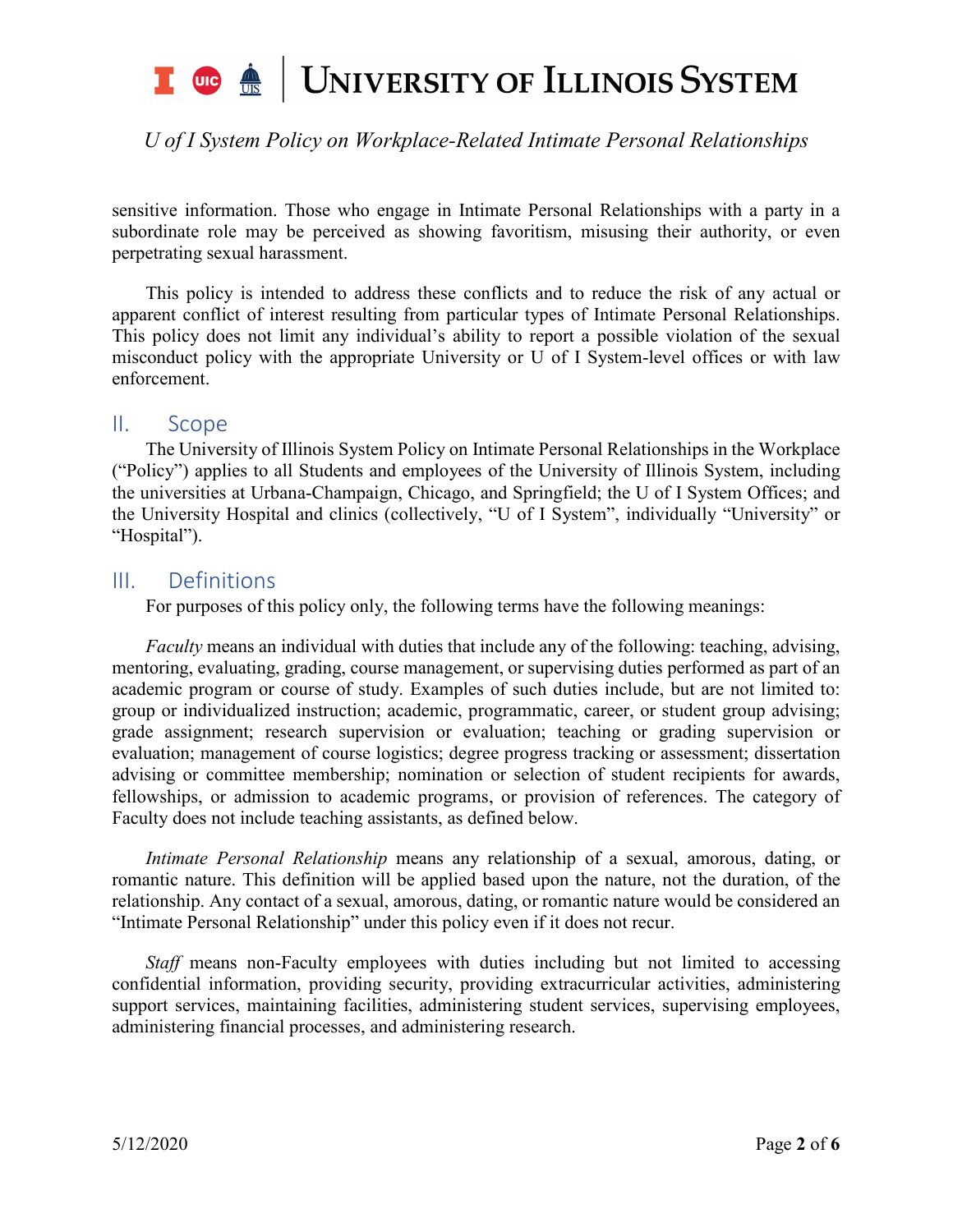# UNIVERSITY OF ILLINOIS SYSTEM T uic <u>of</u>

# *U of I System Policy on Workplace-Related Intimate Personal Relationships*

*Student* means an individual admitted by the University as a student and enrolled in at least one credit-bearing class at the University. Students include both *Undergraduate Students* as well as *Graduate/Professional Students*.

*Supervisory or Evaluative Authority* means the power to control or influence another person's employment, academic advancement, or extracurricular participation, including but not limited to, hiring, work conditions, compensation, promotion, discipline, termination/discharge, admission, grades, assignments, supervision of dissertations or research, recommendations, financial support, or participation in co-curricular or extracurricular programs.

*Teaching Assistants* means non-Faculty employees or volunteers, such as undergraduate student teaching assistants, graduate student teaching assistants, and professional student teaching assistants, with duties including but not limited to teaching, advising, mentoring, evaluating, grading, course management, or supervising duties performed as part of an academic program or course of study. Examples of such duties include, but are not limited to: group or individualized instruction; academic, programmatic, career, or student group advising; grade assignment; research supervision or evaluation; teaching or grading supervision or evaluation; management of course logistics; degree progress tracking or assessment; dissertation advising or committee membership; nomination or selection of student recipients for awards, fellowships, or admission to academic programs, or provision of references.

### IV. Policy

Intimate Personal Relationships are strongly discouraged where their development impedes the U of I System's institutional mission and are prohibited under this policy as stated below unless the relevant unit grants the employee or individual with authority an exception under this policy.

### A. Requirements on Faculty, Teaching Assistants, Staff, and Individuals with Authority

1. Relationships Involving Supervisory or Evaluative Authority

U of I System employees (faculty and staff), volunteers, and Graduate/Professional Students are prohibited from entering into any Intimate Personal Relationship with any person over whom they have any direct or indirect Supervisory or Evaluative Authority. For existing relationships prior to this policy see B.1.

#### 2. Relationships Between Faculty or Staff and Undergraduate Students.

Faculty and Staff are prohibited from entering into any Intimate Personal Relationship with an Undergraduate Student, regardless of whether the Faculty or Staff has Supervisory or Evaluative Authority over the Undergraduate Student.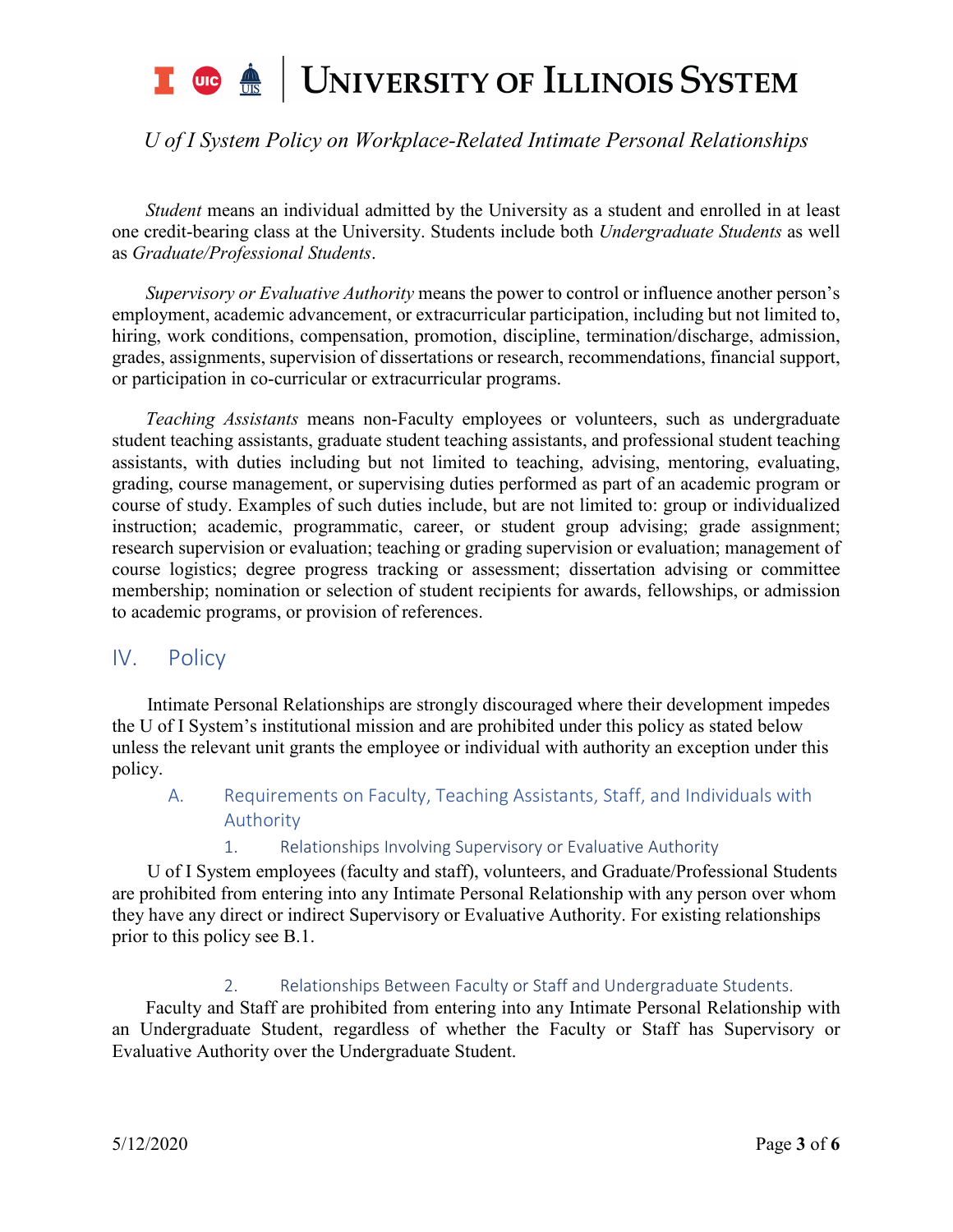## UNIVERSITY OF ILLINOIS SYSTEM T uie <u>on</u>

# *U of I System Policy on Workplace-Related Intimate Personal Relationships*

### 3. Relationships Between Teaching Assistants and Students

Teaching Assistants are prohibited from entering into any Intimate Personal Relationship with a Student over whom they have a direct or indirect Supervisory or Evaluative Authority, as per above.

### 4. Relationships Between Faculty or Staff and Graduate/Professional **Students**

Faculty and Staff members are prohibited from entering into an Intimate Personal Relationship with any Graduate/Professional Student over whom they have direct or indirect Supervisory or Evaluative Authority.

The above restrictions apply to visiting, non-degree, and executive education students so long as they are enrolled at the University and in accord with their status as undergraduate, graduate, or professional students.

#### B. Exceptions

#### 1. Relationships Existing Before the Effective Date of This Policy

The prohibitions set forth in Section IV.A above do not apply to Intimate Personal Relationships in existence prior to the effective date of this Policy. However, ongoing relationships that would violate this Policy if entered into on or after the effective date of this Policy must be reported as provided in Section IV.C below. The Faculty, Teaching Assistant, Staff or individual with authority is required to cooperate in the development of and comply with a conflict management plan as provided in Section IV.D below.

#### 2. Other Exceptions

Individuals may request an exception from the requirements in Section IV.A above. The relevant University, System Offices or Hospital will consider exceptions on a case-by-case basis. Exceptions will be granted when and only when the relationship will not cause or threaten to cause the issues outlined in Section I. Any approved exception will require the development of a conflict management plan under IV.D.

### C. Reporting Procedures

The universities at Urbana-Champaign, Chicago, and Springfield; the U of I System Offices; and the University Hospital will each develop a procedure for their respective Faculty, Staff, Teaching Assistants, and individuals with authority to report Intimate Personal Relationships when required by this Policy. Such procedures will outline when reporting is required based on the circumstances and relationship. Employees who change units and/or positions may need to file a report if the change creates a conflict with an existing employee. Such reports will be made in writing, will specify the information required, and will identify the officials to whom such reports are to be directed. Faculty, Staff, Teaching Assistants, and individuals with authority will comply with these procedures when required to report an Intimate Personal Relationship under this Policy.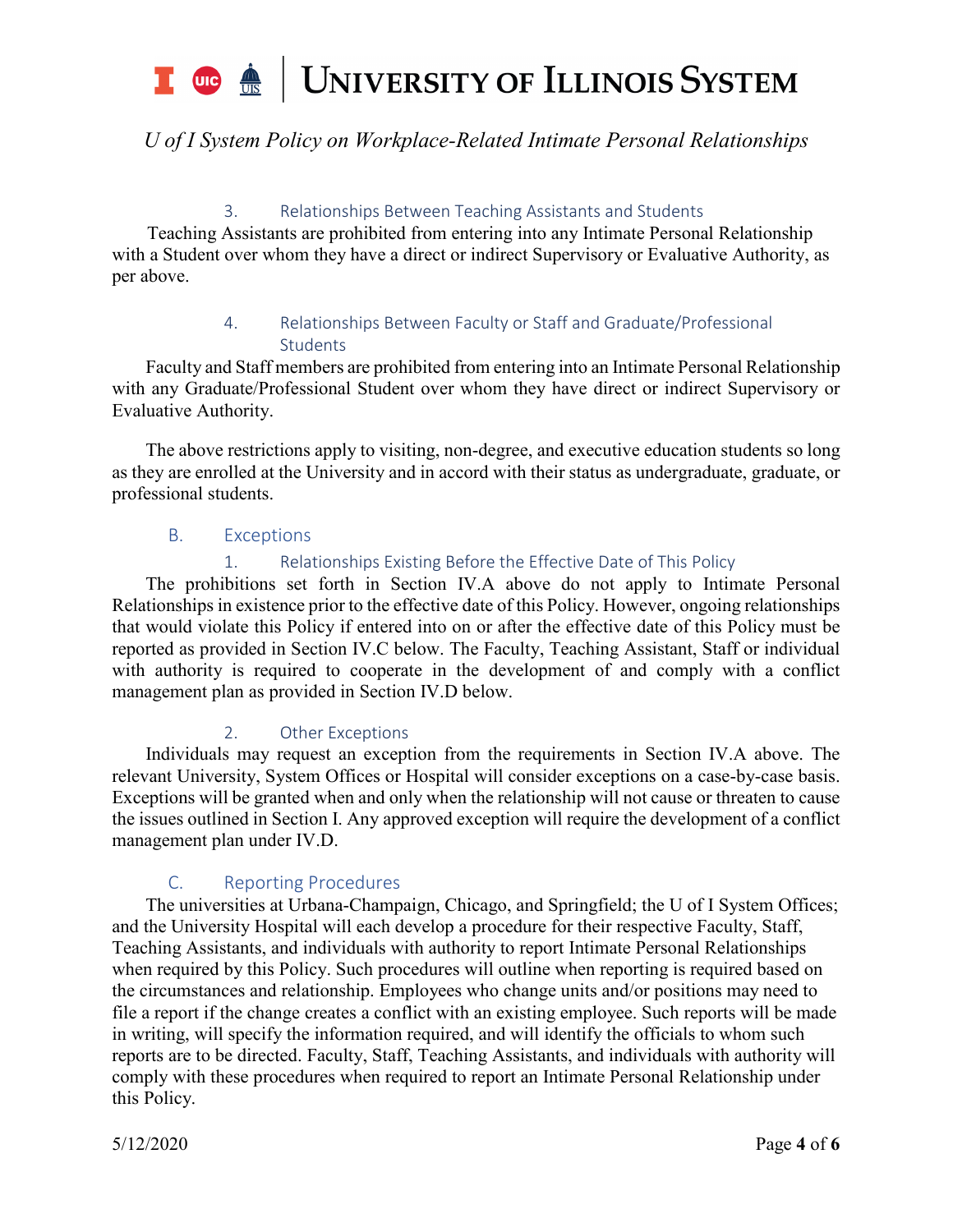# UNIVERSITY OF ILLINOIS SYSTEM T uie <u>de</u>

# *U of I System Policy on Workplace-Related Intimate Personal Relationships*

### D. Development of Conflict Management Plans

In cases where this Policy requires a report of an Intimate Personal Relationship as provided in Section IV.C above, and where the development of a conflict management plan is required (i.e. A3, B1, B2), the Faculty, Staff, Teaching Assistant, or individual with authority will cooperate with designated University or U of I System officials to develop and implement an appropriate written plan to avoid or minimize any conflict of interest that may result from the Intimate Personal Relationship. Wherever feasible, the conflict management plan will include appropriate measures to eliminate any Supervisory or Evaluative Authority between parties to the relationship, and for ensuring that parties to the relationship will not later be placed in a position where one may exercise Supervisory or Evaluative Authority over the other.

The universities at Urbana-Champaign, Chicago, and Springfield; the U of I System Offices; and the University Hospital will each designate appropriate officials who will be responsible for developing, implementing, and verifying compliance with conflict management plans developed in accordance with this Section. Conflict management plans will be periodically reviewed and updated as appropriate given the unique circumstances of each case.

### E. Confidentiality

Information disclosed in compliance with this Policy will be regarded as confidential and will be disclosed only in accordance with applicable law.

#### F. Records Retention

Records pertaining to disclosures of relationships as provided in Section IV.C and conflict management plans as provided in Section IV.D above will be retained and disposed of in accordance with applicable law.

## V. Consequences for Violations of this Policy

If any individual violates the terms of this Policy, disciplinary action will be taken in accordance with relevant disciplinary procedures contained in the relevant statutes, handbooks, policies, procedures, practices, or contracts. Any disciplinary action taken will be commensurate with the nature of the violation and will consider factors and circumstances relevant to each specific case. Disciplinary action for violations of this policy can include, but are not limited to, written warnings, loss of privileges, mandatory training or counseling, probation, suspension, demotion, exclusion, expulsion, discharge, and termination of employment, including revocation of tenure.

### VI. Policy Information

**Policy Title:** University of Illinois System Policy on Intimate Personal Relationships **Policy Owner:** TBD **Responsible Official:** TBD **Approved by:** University of Illinois Board of Trustees **Date Approved:** TBD